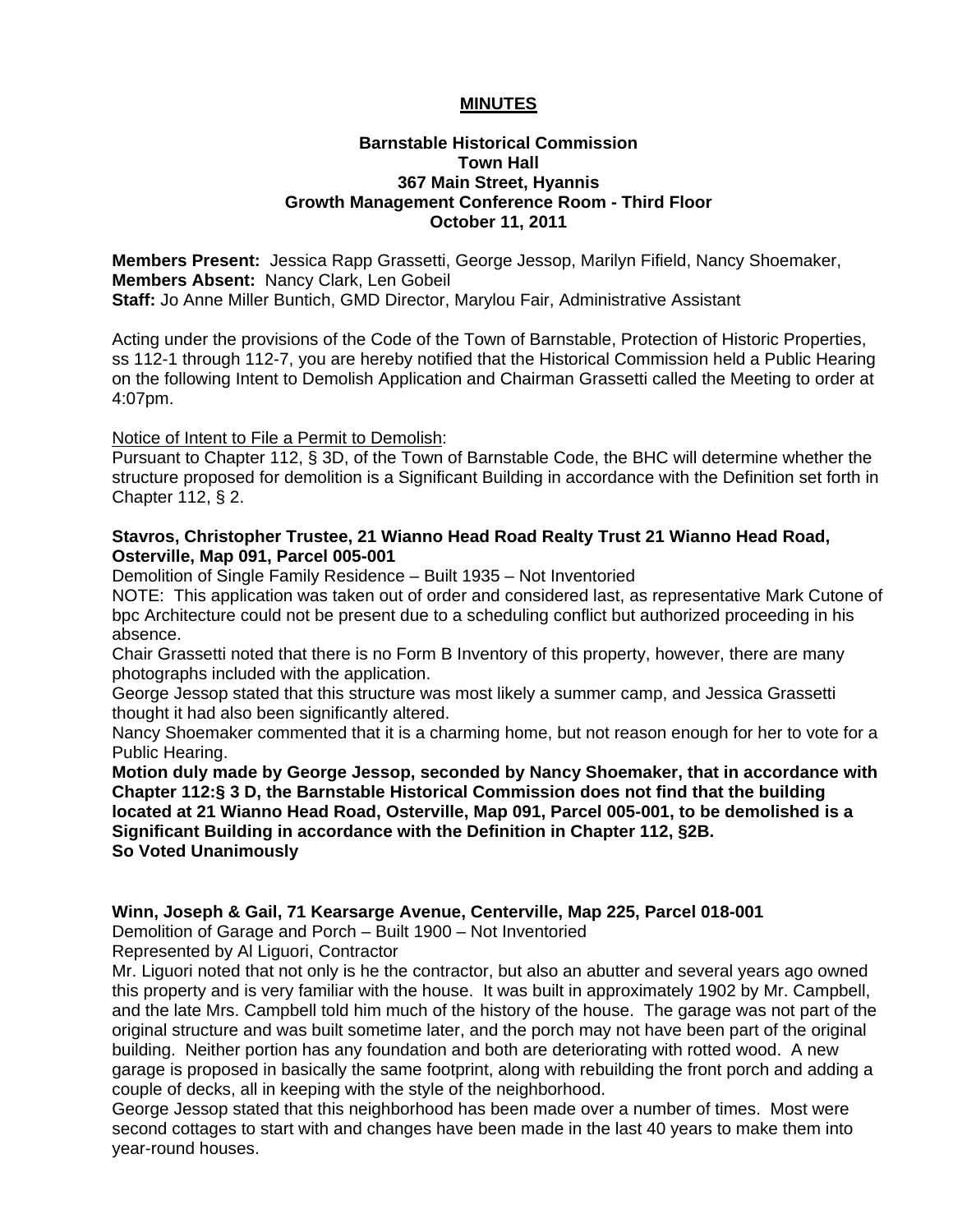With no further discussion, Chair Grassetti called for a Motion of findings.

**Motion duly made by George Jessop, seconded by Nancy Shoemaker, that in accordance with Chapter 112, § 3D, the Barnstable Historical Commission does not find that the portion of the building located at 71 Kearsarge Avenue, Centerville, Map 225, Parcel 018-001, to be demolished is a Significant Building in accordance with the Definition in Chapter 112, §2B. So Voted Unanimously** 

### **Gregory, Nathaniel, 428 Wianno Avenue, Osterville, Map 163, Parcel 024**

Family Room Addition – Built 1880 – Contributing Building in Wianno National Register Historic **District** 

Represented by Greg Jones

The Inventory form and photographs of the structure were reviewed. Mr. Jones stated that they would like to connect a new one-story addition via an existing sliding door which will be removed. The dormer and roof will remain the same. The intention is not to compete with the existing tower. All materials and windows will match existing. They also intend to add a bell-shaped entryway on the west elevation to match the one above, simply for shelter from the weather when entering the home. Chair Grassetti noted that according to the Inventory Form B, the structure was converted to a singlefamily dwelling in 1969 and has been significantly altered, although very well kept.

**Motion duly made by Nancy Shoemaker, seconded by George Jessop, that in accordance with Chapter 112, § 3D, the Barnstable Historical Commission does not find that the portion of the building located at 428 Wianno Avenue, Osterville, Map 163, Parcel 024, to be demolished is a Significant Building in accordance with the Definition in Chapter 112, §2B. So Voted Unanimously** 

### Informal Discussion:

**Review of Existing Intent to Demolish or Move Historic Building/Structure Application Form**  Members reviewed the draft application form and presented suggestions and changes. Jo Anne Buntich will present a new draft at the next hearing.

### Approval of Minutes:

### May 17, 2011

Approval of the minutes of May 17, 2011, was continued to the next meeting, in the absence of a quorum present at that meeting.

July 20, 2011

The minutes of July 20, 2011, were approved unanimously as revised by Marilyn Fifield with a Motion made by George Jessop, seconded by Nancy Shoemaker.

### September 15, 2011

The minutes of September 15, 2011, were approved unanimously as revised by Marilyn Fifield with a Motion made by George Jessop, seconded by Nancy Shoemaker.

### Updates: CPC, Villages

Marilyn Fifield reported no historic property currently under consideration by CPC.

There were no village updates, however, Jo Anne Buntich mentioned the website for the Sandwich Historical Commission at <www.sandwichhistory.org>, referencing colorful historic events, with links to historic sites. She noted that a similar website could be developed for this historical commission.